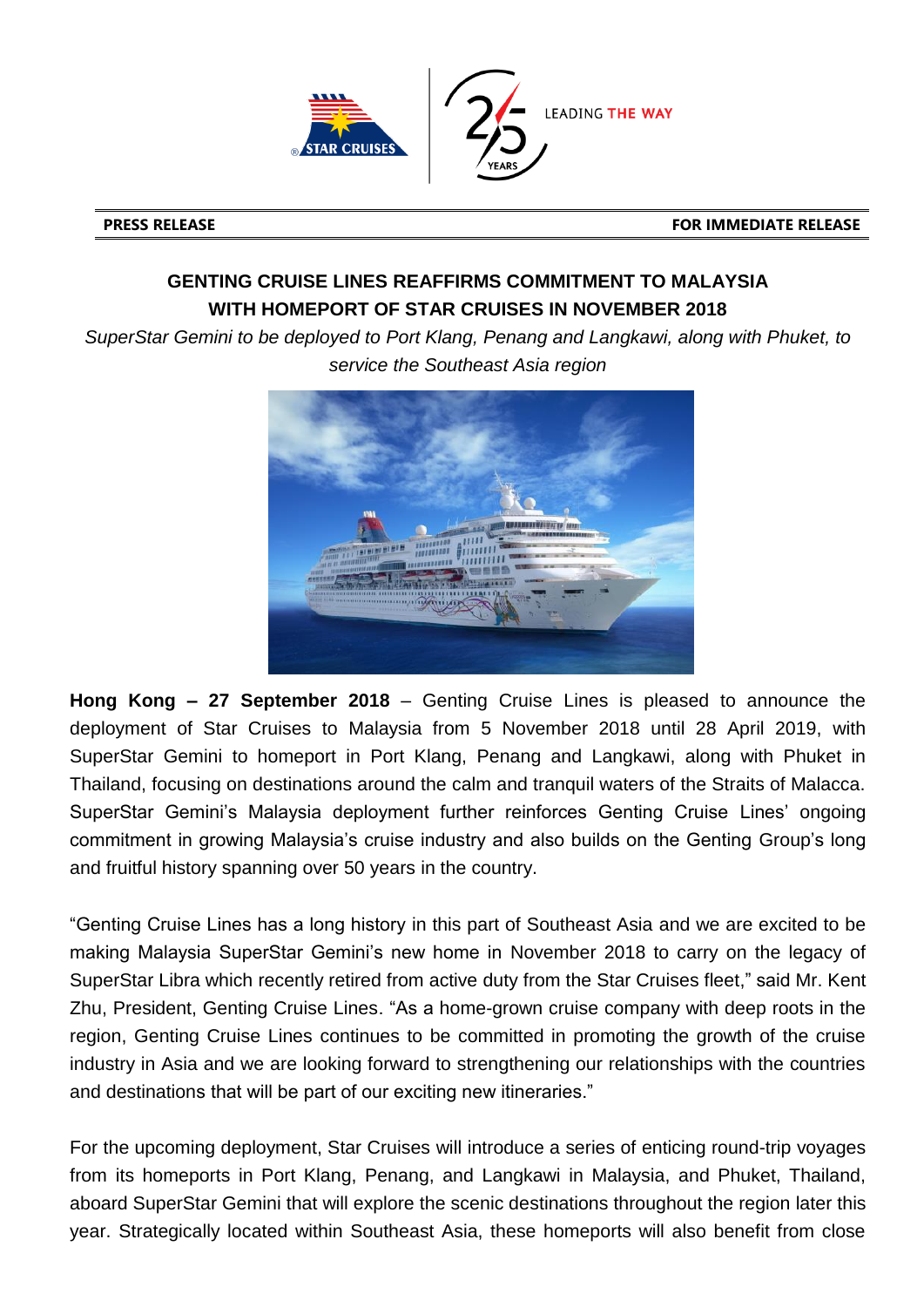

transportation links Port Klang and its proximity to Kuala Lumpur provides to attract international travellers from across Asia Pacific.

Guests will be able to choose from a selection of carefully curated itineraries designed to maximize ports of call and shore time for the enjoyment of passengers. With a series of popular 3-night journeys, as well as a special 4-night (departing 6 Feb) and 2-night (departing 10 Feb) cruise, passengers will be able to take in both cosmopolitan centres and tropical paradises including Port Klang, Penang and Langkawi in Malaysia, Phuket and Krabi in Thailand, as well as to Singapore.

"Star Cruises is excited to be back home in Malaysia and to offer local and international guests a fresh, unique and exciting experience with another one of our cruise ships, SuperStar Gemini. With multiple homeports, including Port Klang, Penang, Langkawi and Phuket, we want to make it more convenient for more guests to join us," said Mr Ang Moo Lim, President of Star Cruises. "Various travel options, including Fly-Cruise packages, make it easy to discover the hassle-free joy of cruising to multiple destinations, which is an affordable, value for money and truly a-one-of-a-kind experience. So, as we say in the maritime world – Welcome Aboard SuperStar Gemini!"

In addition to these exciting new destinations, guests on board SuperStar Gemini will be able to enjoy a memorable all-encompassing cruise experience featuring a variety of accommodations to suit every taste and budget, inclusive daily meals with a wide array of Asian and international cuisines, spectacular entertainment, a range of recreational facilities and much more – all part of Star Cruises' promise to deliver exceptional cruise holidays highlighted by its signature, heartfelt Asian hospitality.

On Star Cruises, every journey is a voyage of discovery and surprise.

 $-$  END  $-$ 

## **About Genting Cruise Lines**

Genting Cruise Lines is a division of Genting Hong Kong comprising of three distinct cruise brands – Star Cruises, Dream Cruises and Crystal Cruises – providing a range of products from contemporary cruises to ultra-luxurious vacation experiences spanning the sea to air.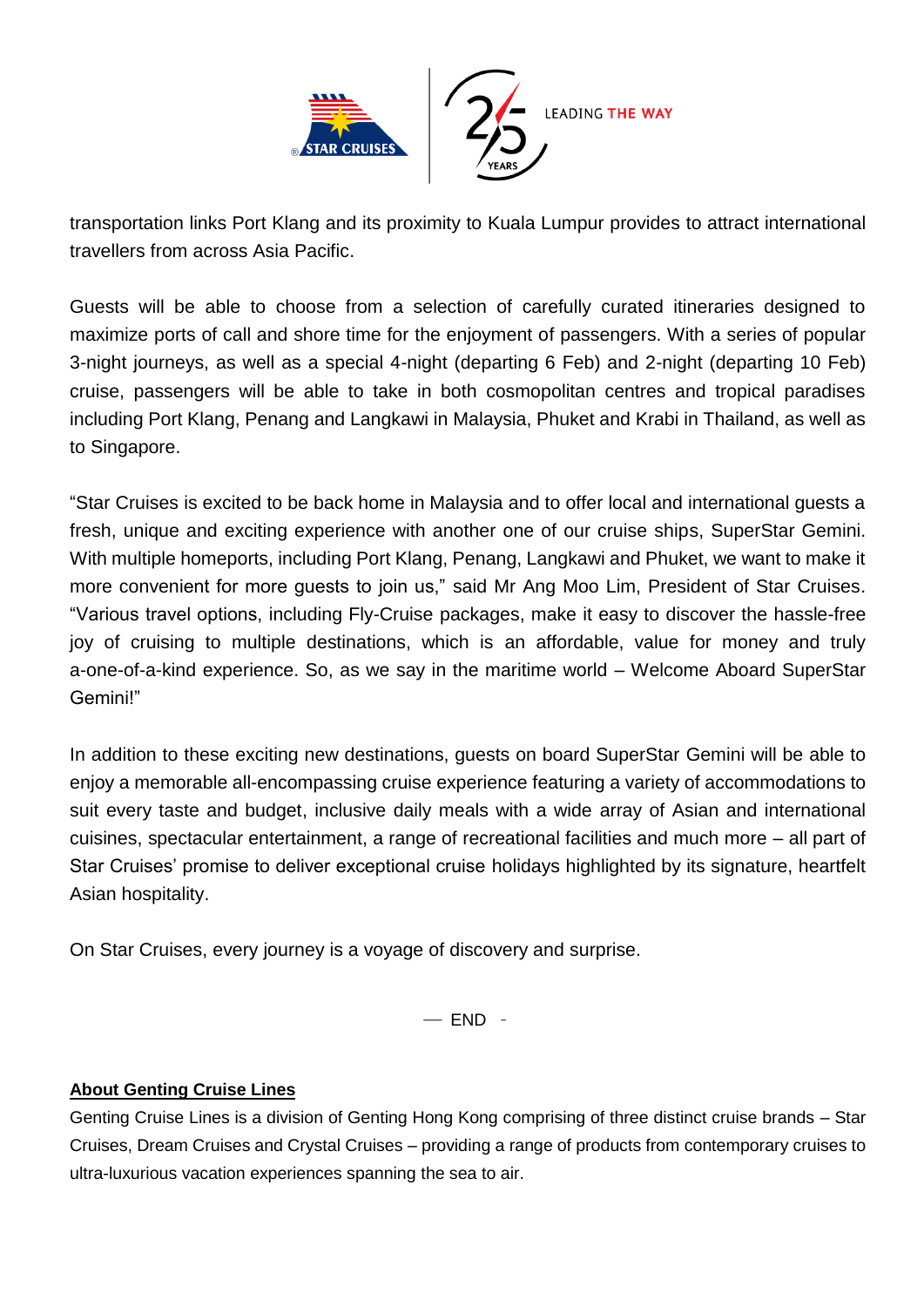

Founded in 1993, Star Cruises established the Asia-Pacific as a popular, world-wide cruise destination and, with its current fleet of five vessels (SuperStar Virgo, SuperStar Aquarius, SuperStar Gemini, Star Pisces and The Taipan), continues to pioneer the contemporary cruise market in the region.

Launched in 2015, Dream Cruises has delivered the highest level of guest service and spacious comfort in the region via it fleet of two ships: Genting Dream which debuted in November 2016 and World Dream, in November 2017. Developed specifically for the China and Asia market, Dream Cruises provides passengers with inspirational journeys at sea that are Asian at heart and international in spirit.

By sea, river, land or air, Crystal has redefined the way the world views luxury travel. The world-renowned Crystal Experience – featuring global journeys with Crystal Cruises, Crystal River Cruises, Crystal Yacht Expedition Cruises, Crystal AirCruises and Crystal Air – continues to entice the world's most discerning travelers with incomparable luxury and unparalleled personal service.

Through its family of brands, Genting Cruise Lines offers the widest and most imaginative spectrum of cruise products for the modern traveller, catering to all segments, geographies, life stages and travel styles.

## **About Star Cruises**

Star Cruises is a wholly-owned subsidiary of Genting Hong Kong, a leading global leisure, entertainment and hospitality corporation. A pioneer in the Asia Pacific cruise industry, Star Cruises has been operating its fleet since 1993, taking on the bold initiative to grow the region as an international cruise destination with a fleet of five vessels including SuperStar Virgo, SuperStar Gemini, SuperStar Aquarius, Star Pisces and The Taipan.

Star Cruises' commitment in offering best-in-class services and facilities is reflected in a host of recognitions and accolades received over the years. These include being inducted into the prestigious Travel Trade Gazette's "Travel Hall of Fame" for the tenth consecutive year in 2017 in recognition of winning "Best Cruise Operator in the Asia-Pacific" for 10 consecutive years. Star Cruises was also recently voted "Asia's Leading Cruise Line" at the World Travel Awards for the sixth year in a row in 2017.

| Official website: | http://www.starcruises.com               |
|-------------------|------------------------------------------|
| WeChat:           | "SCTA-HK"或"麗星郵輪香港"                       |
| Facebook:         | www.facebook.com/starcruises             |
| Instagram:        | http://www.instagram.com/starcruisesasia |
| Twitter:          | www.twitter.com/starcruisesasia          |